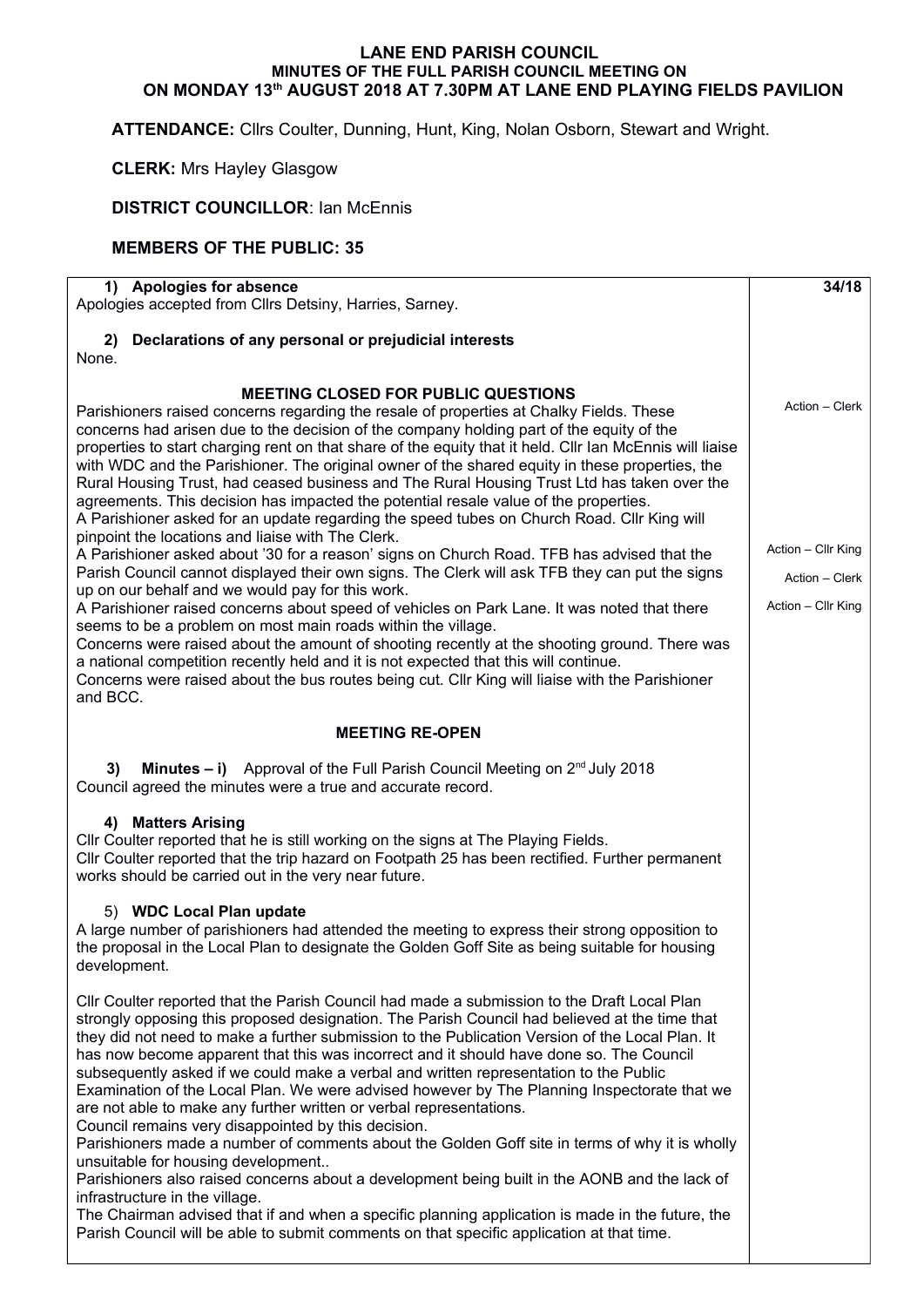| 6) New road access to Golden Goff<br>It was the understanding of Council that a proposal for a new road access to the Golden Goff                                                                                                                                                                                                                                                                                                                                                                                                                                                                                                                                                                                                                                                                                                                                                                                                                                                                                                                                                                                                                                              |                |  |  |  |  |  |
|--------------------------------------------------------------------------------------------------------------------------------------------------------------------------------------------------------------------------------------------------------------------------------------------------------------------------------------------------------------------------------------------------------------------------------------------------------------------------------------------------------------------------------------------------------------------------------------------------------------------------------------------------------------------------------------------------------------------------------------------------------------------------------------------------------------------------------------------------------------------------------------------------------------------------------------------------------------------------------------------------------------------------------------------------------------------------------------------------------------------------------------------------------------------------------|----------------|--|--|--|--|--|
| Site had been lodged and would now be considered by the Planning Inspectorate. Cllr Coulter<br>advised that unless the Parish Council receives anything from The Planning Inspectorate inviting<br>us to comment it would be unable to do so. At the present time, the Parish Council has received<br>no such communication and are therefore unable to submit a formal comment on the proposal.                                                                                                                                                                                                                                                                                                                                                                                                                                                                                                                                                                                                                                                                                                                                                                               |                |  |  |  |  |  |
| Approval of the accounts for July 2018<br>7) <b>Finance</b> - i)                                                                                                                                                                                                                                                                                                                                                                                                                                                                                                                                                                                                                                                                                                                                                                                                                                                                                                                                                                                                                                                                                                               |                |  |  |  |  |  |
| Council approved the accounts.<br>The Clerk will however withhold the ART Security payments until Cllr Stewart has looked at the<br>detail of the invoices and confirmed the call out attendances for the fire alarm are in accordance<br>with those that are being invoiced.                                                                                                                                                                                                                                                                                                                                                                                                                                                                                                                                                                                                                                                                                                                                                                                                                                                                                                  |                |  |  |  |  |  |
| CIIr Coulter reported that the Clerk has transferred the provision of £15,000 for the street lighting<br>reserve fund from the revenue account of the budget to the capital account of the budget.                                                                                                                                                                                                                                                                                                                                                                                                                                                                                                                                                                                                                                                                                                                                                                                                                                                                                                                                                                             | Action - Clerk |  |  |  |  |  |
| Proposed Budget revisions<br>ii)<br>Cllr Coulter produced a revised budget. This comprised adjustments to individual budget lines<br>but the aggregate levels of income and expenditure remained the same. Council adopted the<br>budget revisions.                                                                                                                                                                                                                                                                                                                                                                                                                                                                                                                                                                                                                                                                                                                                                                                                                                                                                                                            |                |  |  |  |  |  |
| War memorial<br>iii)<br>The lettering on the war memorial on the village green need to be repaired as some lettering is<br>no longer easily legible. Council has received a quote of for this work of approximately £1000<br>plus VAT.                                                                                                                                                                                                                                                                                                                                                                                                                                                                                                                                                                                                                                                                                                                                                                                                                                                                                                                                         | Action - Clerk |  |  |  |  |  |
| Council agreed to undertake the necessary repairs on the basis of this quotation.<br>It was agreed that the silent solider will be placed next to the war memorial.                                                                                                                                                                                                                                                                                                                                                                                                                                                                                                                                                                                                                                                                                                                                                                                                                                                                                                                                                                                                            |                |  |  |  |  |  |
| Donation to Football Tournament<br>iv)<br>An event has been arranged at Lane End Playing Fields on Sunday 26 <sup>th</sup> August. The Parish<br>Council agreed to make a donation of £150.00.                                                                                                                                                                                                                                                                                                                                                                                                                                                                                                                                                                                                                                                                                                                                                                                                                                                                                                                                                                                 | Action - Clerk |  |  |  |  |  |
| Lane End Playing Fields - i) General update<br>8)<br>The new Memorandum and Articles of Association is being progressed but this is not an easy                                                                                                                                                                                                                                                                                                                                                                                                                                                                                                                                                                                                                                                                                                                                                                                                                                                                                                                                                                                                                                |                |  |  |  |  |  |
| task.<br>2 weeks ago there was a music evening at The Clubhouse attended by about 60 people.<br>LESA have paid for and installed a new cooling system in the cellar.<br>Council commented that the Playing Fields were looking very tidy and in good condition.<br>The garage roof is leaking and, being of asbestos materials, it is thought that it would cost quite<br>a lot to repair. It was noted that the construction of a replacement garage may be a much more<br>effective solution and possibly not a lot more expensive than a repair. Cllr Stewart is looking at<br>the option of hiring a porta cabin that could be temporarily used for shared storage.<br>It was reported that following discussions about disposing of the old tractor at the Playing Fields,<br>it has now been passed on to Polaris Groundcare who are currently sponsoring the grass cutting<br>and maintenance. It was noted that the tractor no longer worked, hadn't been used for over 10<br>years and was not even on the asset register. Council further noted that in return for the tractor<br>the Parish Council will now receive some additional input from Polaris Groundcare. |                |  |  |  |  |  |
| <b>Smoking Shelter</b><br>ii)<br>Council agreed to progress with a quotation of £3500 to put cladding on the smoking shelter so<br>that it is more in keeping with the external appearance of the Pavilion.                                                                                                                                                                                                                                                                                                                                                                                                                                                                                                                                                                                                                                                                                                                                                                                                                                                                                                                                                                    |                |  |  |  |  |  |
| 9) Clerk's report                                                                                                                                                                                                                                                                                                                                                                                                                                                                                                                                                                                                                                                                                                                                                                                                                                                                                                                                                                                                                                                                                                                                                              |                |  |  |  |  |  |
| L.<br>Planning application comments submitted.<br>AED inspections carried out and on-line forms submitted.<br>Ш.<br>I have reported several street lights to TFB that are not working.<br>III.<br>IV.<br>I have reported several street lights to SSE that are not working.<br>V.<br>I have reported a number of overgrown hedges to TFB.<br>VI.<br>I made a site visit to a footpath that runs down the back of the houses on Simmons<br>Way. The adjoining hedge is overgrown and obstructing the footpath. I have written                                                                                                                                                                                                                                                                                                                                                                                                                                                                                                                                                                                                                                                   |                |  |  |  |  |  |
| to the owner of the hedge.<br>VII.<br>I contacted TFB about the street light that was knocked over in the car accident<br>outside Norths Garage. I have also chased them up on email. Still awaiting                                                                                                                                                                                                                                                                                                                                                                                                                                                                                                                                                                                                                                                                                                                                                                                                                                                                                                                                                                           |                |  |  |  |  |  |
| confirmation if this light will be re-installed.<br>I have contacted 8 Daisy Cottages regarding the section outside their property.<br>VIII.<br>Council asked The Clerk to contact them again asking them to remove the hard                                                                                                                                                                                                                                                                                                                                                                                                                                                                                                                                                                                                                                                                                                                                                                                                                                                                                                                                                   |                |  |  |  |  |  |
| wood edging.<br>Lane End Primary School has confirmed they will cut back the hedge and also<br>IX.<br>reduce the height in August after the nesting season.                                                                                                                                                                                                                                                                                                                                                                                                                                                                                                                                                                                                                                                                                                                                                                                                                                                                                                                                                                                                                    |                |  |  |  |  |  |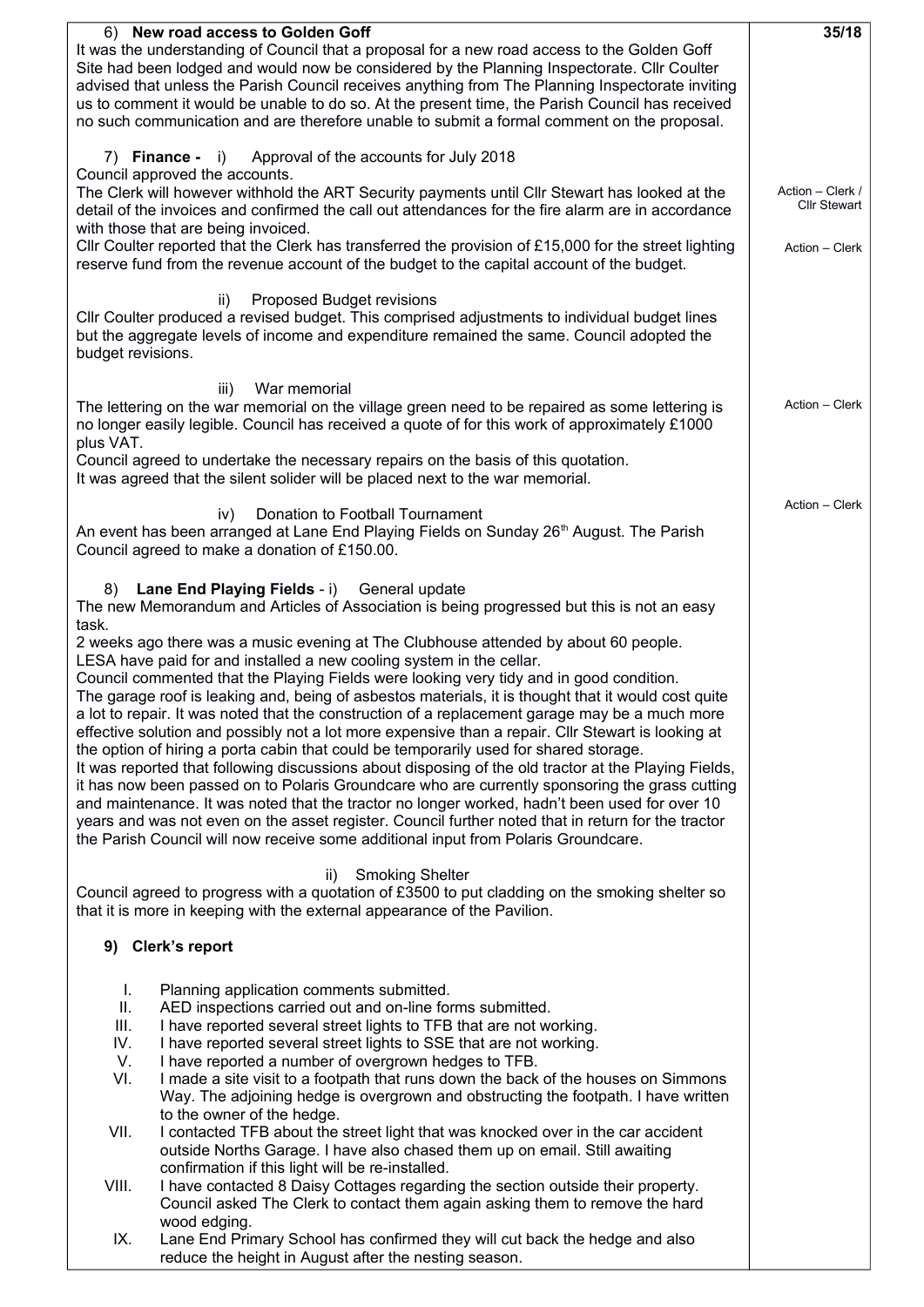| X.<br>XI.                                                                                                                                                                                                                                                                                                                                                                                                              | times                                                                                                                                                               | TFB footpath/road closures:                                | Phase 1: Marlow Road – $23^{rd}$ July 2018 to $5^{th}$ August 2018 under Multi-way signals<br>to reconstruct the existing entrance in accordance with the approved drawings - the<br>works will be conducted under traffic signals between 09.30 - 15.30 to avoid peak                                                                                                                                                                                                            | 36/18          |  |  |
|------------------------------------------------------------------------------------------------------------------------------------------------------------------------------------------------------------------------------------------------------------------------------------------------------------------------------------------------------------------------------------------------------------------------|---------------------------------------------------------------------------------------------------------------------------------------------------------------------|------------------------------------------------------------|-----------------------------------------------------------------------------------------------------------------------------------------------------------------------------------------------------------------------------------------------------------------------------------------------------------------------------------------------------------------------------------------------------------------------------------------------------------------------------------|----------------|--|--|
| XII.                                                                                                                                                                                                                                                                                                                                                                                                                   |                                                                                                                                                                     |                                                            |                                                                                                                                                                                                                                                                                                                                                                                                                                                                                   |                |  |  |
| XIII.                                                                                                                                                                                                                                                                                                                                                                                                                  | Phase 3: Footpath $25-13th$ August to $20th$ August 2018 under a footpath closure for<br>the reconstruction of Footpath 25 in accordance with the approved drawing. |                                                            |                                                                                                                                                                                                                                                                                                                                                                                                                                                                                   |                |  |  |
| XIV.<br>XV.<br>XVI.<br>XVII.                                                                                                                                                                                                                                                                                                                                                                                           |                                                                                                                                                                     |                                                            |                                                                                                                                                                                                                                                                                                                                                                                                                                                                                   |                |  |  |
| I reported the incident/accident involving a wheeler chair user to TFB. They are<br>speaking with Persimmion Homes.<br>XVIII.<br>The hedge that fronts Beechcroft on Church Road has Japanese knotweed growing.<br>I have organised for this to be sprayed. I have advised the hedge owner that Council<br>may wish them to pay for some of this. I have also advised that spraying the hedge<br>may kill parts of it. |                                                                                                                                                                     |                                                            |                                                                                                                                                                                                                                                                                                                                                                                                                                                                                   |                |  |  |
| XIX.                                                                                                                                                                                                                                                                                                                                                                                                                   |                                                                                                                                                                     |                                                            | HB Sport Surfaces made their first visit to the 3G pitch on Tuesday 170718.                                                                                                                                                                                                                                                                                                                                                                                                       |                |  |  |
| XX.<br>XXI.                                                                                                                                                                                                                                                                                                                                                                                                            | Fields.                                                                                                                                                             |                                                            | I have asked TFB to install some '30 for a reason' signs on Church Road.<br>The order has been placed for the lighting in the car park at Lane End Playing                                                                                                                                                                                                                                                                                                                        |                |  |  |
| XXII.                                                                                                                                                                                                                                                                                                                                                                                                                  |                                                                                                                                                                     |                                                            | I have contacted Red Kite about the rubbish on Simmons Way.                                                                                                                                                                                                                                                                                                                                                                                                                       | Action - Clerk |  |  |
| XXIII.                                                                                                                                                                                                                                                                                                                                                                                                                 |                                                                                                                                                                     | Some allotment plots are currently vacant.                 |                                                                                                                                                                                                                                                                                                                                                                                                                                                                                   |                |  |  |
| XXIV.                                                                                                                                                                                                                                                                                                                                                                                                                  |                                                                                                                                                                     |                                                            | Next Meeting - Monday 3rd September - Lane End Village Hall.                                                                                                                                                                                                                                                                                                                                                                                                                      |                |  |  |
| XXV.                                                                                                                                                                                                                                                                                                                                                                                                                   |                                                                                                                                                                     |                                                            | Council will look at the free website makeover at the next meeting.                                                                                                                                                                                                                                                                                                                                                                                                               |                |  |  |
| Councillors noted the report.                                                                                                                                                                                                                                                                                                                                                                                          |                                                                                                                                                                     |                                                            | 9) Invitations to Meetings, Correspondence & Reports received                                                                                                                                                                                                                                                                                                                                                                                                                     |                |  |  |
| in the range of $£1000 - £1500$ .<br>this work.                                                                                                                                                                                                                                                                                                                                                                        |                                                                                                                                                                     | 10) Matters raised by Councillors                          | CIIr Coulter reported that the sub-group looking at the Chalky Fields site had met with and<br>received consultancy proposals from Paul Deriaz of Deriaz Campsie and Thomas Dunn of<br>Simmons and Sons regarding undertaking an initial scoping report. The expected costs would be<br>On the recommendation of the sub group, Council agreed to appoint Paul Deriaz to undertake<br>Rackleys Farm was recently discussed at the WDC Planning Meeting which on behalf of Council |                |  |  |
|                                                                                                                                                                                                                                                                                                                                                                                                                        |                                                                                                                                                                     |                                                            | was attended Cllr Nolan. Councillor Nolan reported that local residents who were present at this<br>meeting had aired their very strong concerns and total opposition to this planning application.                                                                                                                                                                                                                                                                               |                |  |  |
|                                                                                                                                                                                                                                                                                                                                                                                                                        |                                                                                                                                                                     |                                                            | 12) Planning: To consider new applications and receive Wycombe District Council                                                                                                                                                                                                                                                                                                                                                                                                   |                |  |  |
|                                                                                                                                                                                                                                                                                                                                                                                                                        |                                                                                                                                                                     | <b>Decisions and Appeals</b>                               |                                                                                                                                                                                                                                                                                                                                                                                                                                                                                   |                |  |  |
| <b>New Applications</b>                                                                                                                                                                                                                                                                                                                                                                                                |                                                                                                                                                                     |                                                            |                                                                                                                                                                                                                                                                                                                                                                                                                                                                                   |                |  |  |
| 18/06820/TPO                                                                                                                                                                                                                                                                                                                                                                                                           |                                                                                                                                                                     | <b>HTS</b><br>Management<br>Centre Church<br>Road Lane End | Crown reduction of 25% by removing up to 3 metres<br>apical growth and 2 metres lateral growth to 1 x Horse<br>Chestnut (T265) to reduce leverage on weak point and<br>remove risk of tree reaching roadways in the event of<br>stem failure.<br>No objection                                                                                                                                                                                                                     |                |  |  |
| 18/06821/CTREE                                                                                                                                                                                                                                                                                                                                                                                                         |                                                                                                                                                                     | <b>HTS</b><br>Management<br>Centre Church<br>Road Lane End | Common Lime (T294) - 20% end weight reduction of<br>stems emanating at union at approx 9 metres, by<br>removing up to 2.5 metres apical growth and 10% thin of<br>canopy below said union focusing on the eastern aspect.<br>Remove deadwood & sever ivy.<br>No objection                                                                                                                                                                                                         |                |  |  |
| 18/06654/MINAMD                                                                                                                                                                                                                                                                                                                                                                                                        |                                                                                                                                                                     | Springbank<br>House High<br>Street Lane End                | Proposed non-material amendment to permission for<br>application for Redevelopment for mixed use residential<br>and commercial purposes comprising 42 dwellings ( $2 \times 1$                                                                                                                                                                                                                                                                                                    |                |  |  |